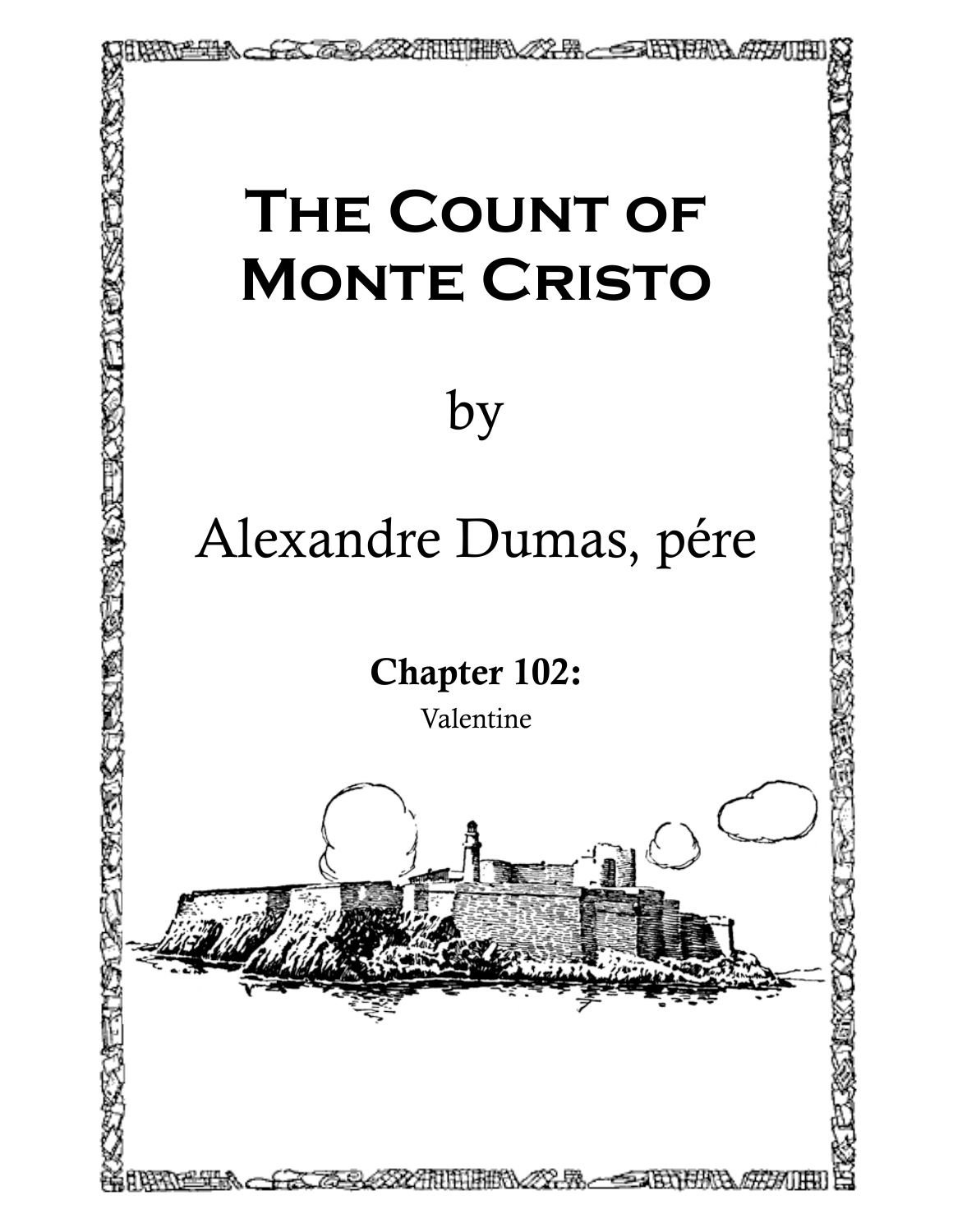The night–light continued to burn on the chimney–piece, exhausting the last drops of oil which floated on the surface of the water. The globe of the lamp appeared of a reddish hue, and the flame, brightening before it expired, threw out the last flickerings which in an inanimate object have been so often compared with the convulsions of a human creature in its final agonies. A dull and dismal light was shed over the bedclothes and curtains surrounding the young girl. All noise in the streets had ceased, and the silence was frightful. It was then that the door of Edward's room opened, and a head we have before noticed appeared in the glass opposite; it was Madame de Villefort, who came to witness the effects of the drink she had prepared. She stopped in the doorway, listened for a moment to the flickering of the lamp, the only sound in that deserted room, and then advanced to the table to see if Valentine's glass were empty. It was still about a quarter full, as we before stated. Madame de Villefort emptied the contents into the ashes, which she disturbed that they might the more readily absorb the liquid; then she carefully rinsed the glass, and wiping it with her handkerchief replaced it on the table.

If any one could have looked into the room just then he would have noticed the hesitation with which Madame de Villefort approached the bed and looked fixedly on Valentine. The dim light, the profound silence, and the gloomy thoughts inspired by the hour, and still more by her own conscience, all combined to produce a sensation of fear; the poisoner was terrified at the contemplation of her own work. At length she rallied, drew aside the curtain, and leaning over the pillow gazed intently on Valentine. The young girl no longer breathed, no breath issued through the half–closed teeth; the white lips no longer quivered—the eyes were suffused with a bluish vapor, and the long black lashes rested on a cheek white as wax. Madame de Villefort gazed upon the face so expressive even in its stillness; then she ventured to raise the coverlet and press her hand upon the young girl's heart. It was cold and motionless. She only felt the pulsation in her own fingers, and withdrew her hand with a shudder. One arm was hanging out of the bed; from shoulder to elbow it was moulded after the arms of Germain Pillon's "Graces," [\*] but the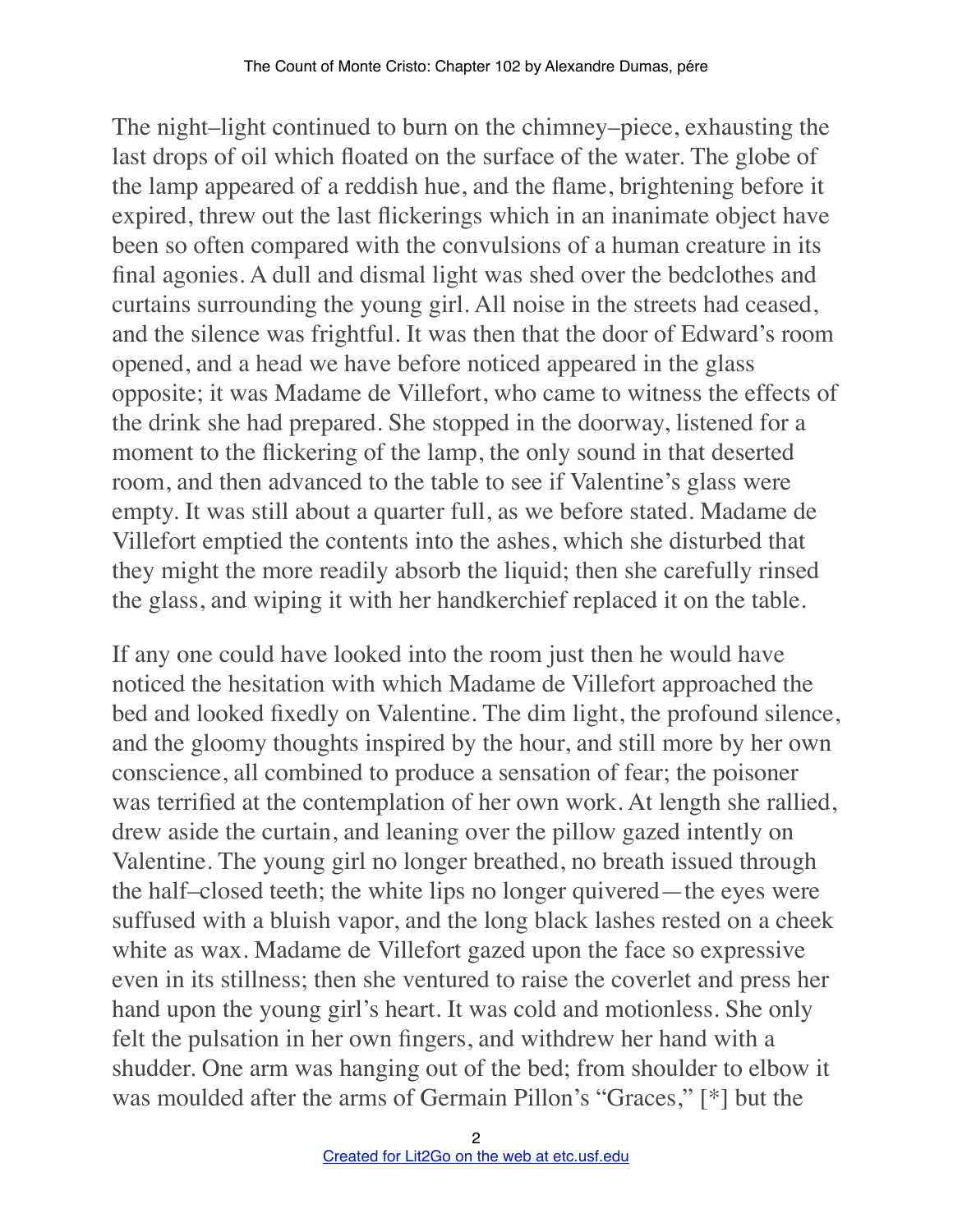fore–arm seemed to be slightly distorted by convulsion, and the hand, so delicately formed, was resting with stiff outstretched fingers on the framework of the bed. The nails, too, were turning blue.

Madame de Villefort had no longer any doubt; all was over—she had consummated the last terrible work she had to accomplish. There was no more to do in the room, so the poisoner retired stealthily, as though fearing to hear the sound of her own footsteps; but as she withdrew she still held aside the curtain, absorbed in the irresistible attraction always exerted by the picture of death, so long as it is merely mysterious and does not excite disgust. Just then the lamp again flickered; the noise startled Madame de Villefort, who shuddered and dropped the curtain. Immediately afterwards the light expired, and the room was plunged in frightful obscurity, while the clock at that minute struck half–past four. Overpowered with agitation, the poisoner succeeded in groping her way to the door, and reached her room in an agony of fear.

 \* Germain Pillon was a famous French sculptor (1535–1598). His best known work is "The Three Graces," now in the Louvre.

The darkness lasted two hours longer; then by degrees a cold light crept through the Venetian blinds, until at length it revealed the objects in the room. About this time the nurse's cough was heard on the stairs and the woman entered the room with a cup in her hand. To the tender eye of a father or a lover, the first glance would have sufficed to reveal Valentine's condition; but to this hireling, Valentine only appeared to sleep. "Good," she exclaimed, approaching the table, "she has taken part of her draught; the glass is three–quarters empty."

Then she went to the fireplace and lit the fire, and although she had just left her bed, she could not resist the temptation offered by Valentine's sleep, so she threw herself into an arm–chair to snatch a little more rest. The clock striking eight awoke her. Astonished at the prolonged slumber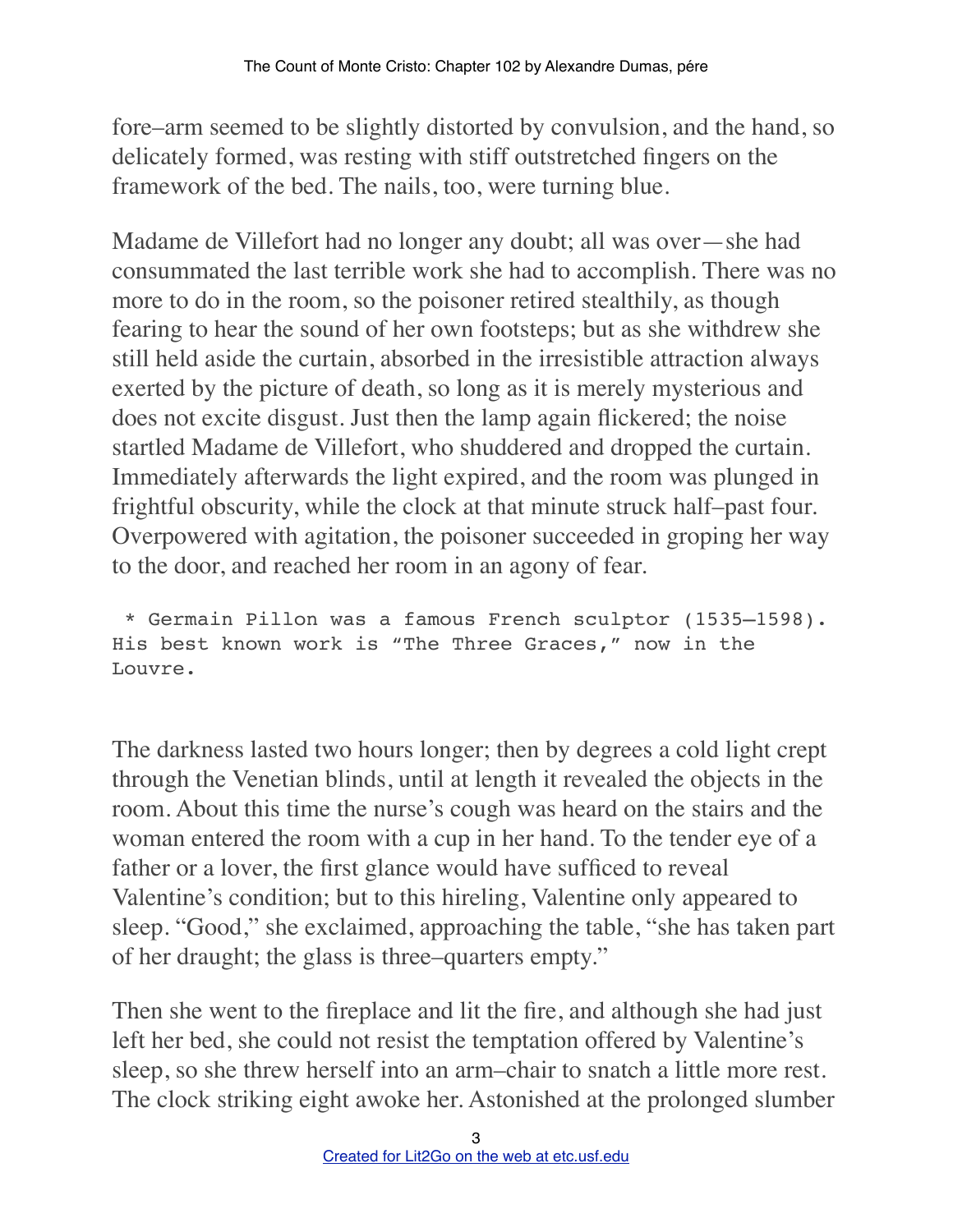of the patient, and frightened to see that the arm was still hanging out of the bed, she advanced towards Valentine, and for the first time noticed the white lips. She tried to replace the arm, but it moved with a frightful rigidity which could not deceive a sick–nurse. She screamed aloud; then running to the door exclaimed,—"Help, help!"

"What is the matter?" asked M. d'Avrigny, at the foot of the stairs, it being the hour he usually visited her.

"What is it?" asked Villefort, rushing from his room. "Doctor, do you hear them call for help?"

"Yes, yes; let us hasten up; it was in Valentine's room." But before the doctor and the father could reach the room, the servants who were on the same floor had entered, and seeing Valentine pale and motionless on her bed, they lifted up their hands towards heaven and stood transfixed, as though struck by lightening. "Call Madame de Villefort!—wake Madame de Villefort!" cried the procureur from the door of his chamber, which apparently he scarcely dared to leave. But instead of obeying him, the servants stood watching M. d'Avrigny, who ran to Valentine, and raised her in his arms. "What?—this one, too?" he exclaimed. "Oh, where will be the end?" Villefort rushed into the room. "What are you saying, doctor?" he exclaimed, raising his hands to heaven.

"I say that Valentine is dead!" replied d'Avrigny, in a voice terrible in its solemn calm.

M. de Villefort staggered and buried his head in the bed. On the exclamation of the doctor and the cry of the father, the servants all fled with muttered imprecations; they were heard running down the stairs and through the long passages, then there was a rush in the court, afterwards all was still; they had, one and all, deserted the accursed house. Just then, Madame de Villefort, in the act of slipping on her dressing–gown, threw aside the drapery and for a moment stood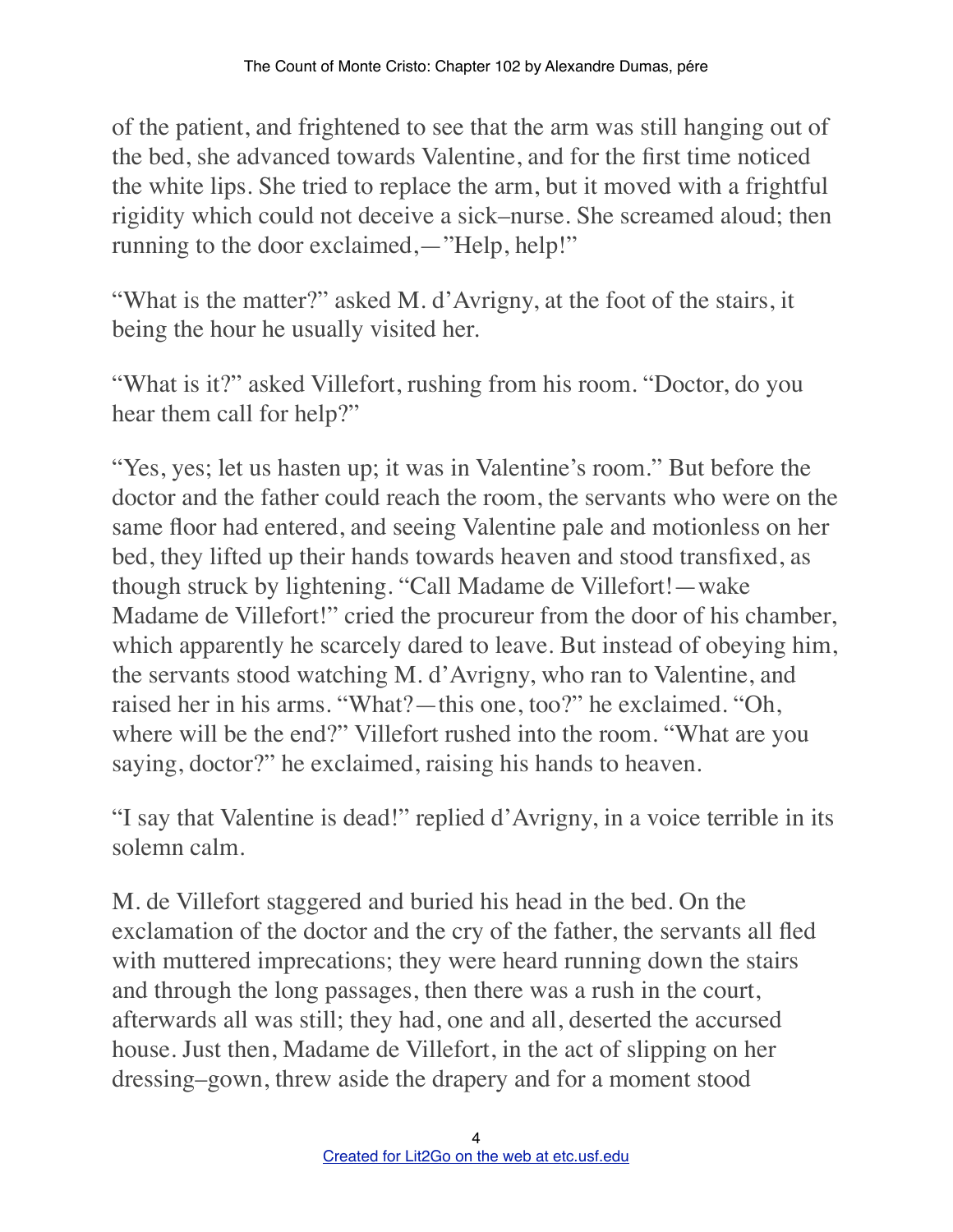motionless, as though interrogating the occupants of the room, while she endeavored to call up some rebellious tears. On a sudden she stepped, or rather bounded, with outstretched arms, towards the table. She saw d'Avrigny curiously examining the glass, which she felt certain of having emptied during the night. It was now a third full, just as it was when she threw the contents into the ashes. The spectre of Valentine rising before the poisoner would have alarmed her less. It was, indeed, the same color as the draught she had poured into the glass, and which Valentine had drank; it was indeed the poison, which could not deceive M. d'Avrigny, which he now examined so closely; it was doubtless a miracle from heaven, that, notwithstanding her precautions, there should be some trace, some proof remaining to reveal the crime. While Madame de Villefort remained rooted to the spot like a statue of terror, and Villefort, with his head hidden in the bedclothes, saw nothing around him, d'Avrigny approached the window, that he might the better examine the contents of the glass, and dipping the tip of his finger in, tasted it. "Ah," he exclaimed, "it is no longer brucine that is used; let me see what it is!"

Then he ran to one of the cupboards in Valentine's room, which had been transformed into a medicine closet, and taking from its silver case a small bottle of nitric acid, dropped a little of it into the liquor, which immediately changed to a blood–red color. "Ah," exclaimed d'Avrigny, in a voice in which the horror of a judge unveiling the truth was mingled with the delight of a student making a discovery. Madame de Villefort was overpowered, her eyes first flashed and then swam, she staggered towards the door and disappeared. Directly afterwards the distant sound of a heavy weight falling on the ground was heard, but no one paid any attention to it; the nurse was engaged in watching the chemical analysis, and Villefort was still absorbed in grief. M. d'Avrigny alone had followed Madame de Villefort with his eyes, and watched her hurried retreat. He lifted up the drapery over the entrance to Edward's room, and his eye reaching as far as Madame de Villefort's apartment, he beheld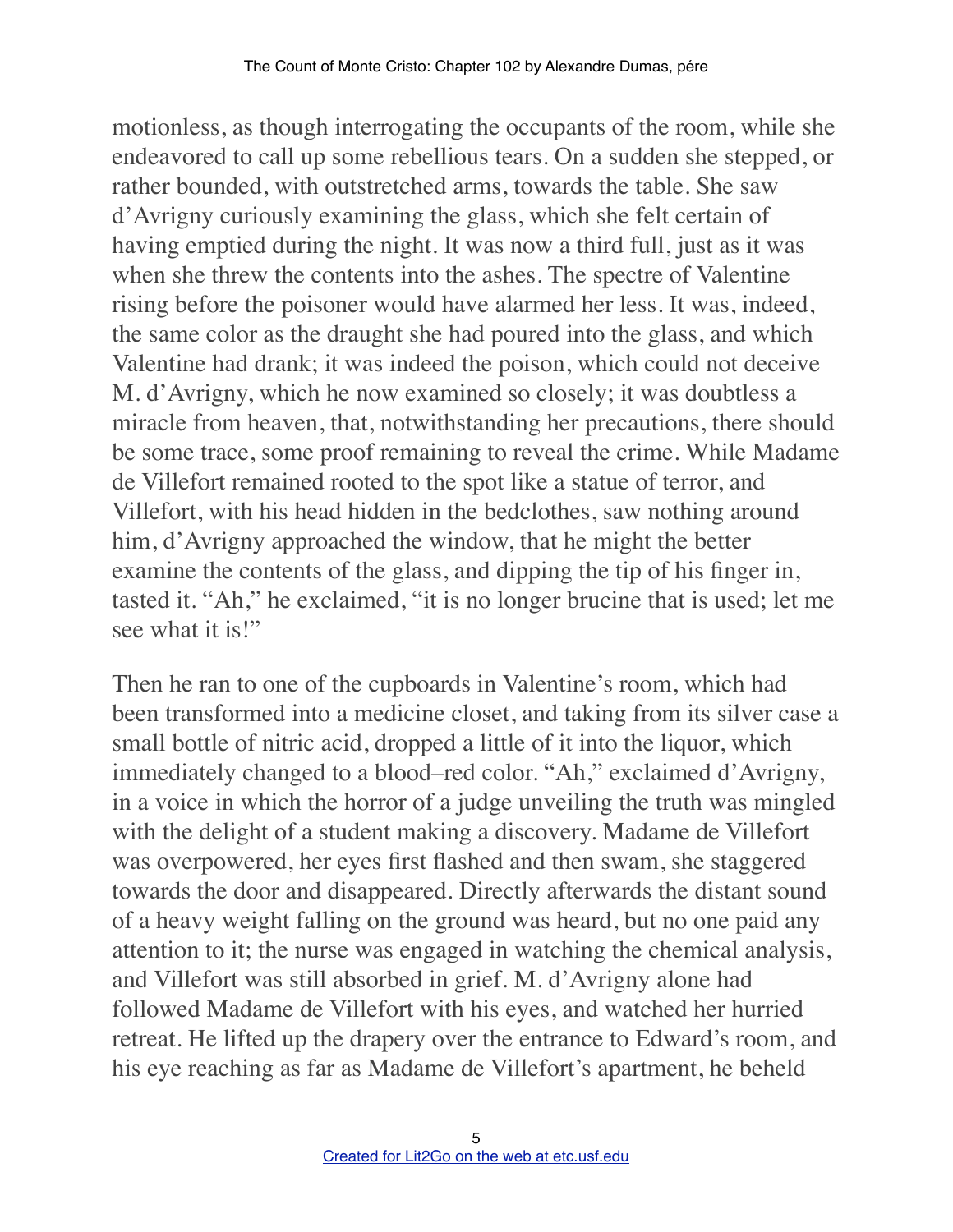her extended lifeless on the floor. "Go to the assistance of Madame de Villefort," he said to the nurse. "Madame de Villefort is ill."

"But Mademoiselle de Villefort"—stammered the nurse.

"Mademoiselle de Villefort no longer requires help," said d'Avrigny, "since she is dead."

"Dead,—dead!" groaned forth Villefort, in a paroxysm of grief, which was the more terrible from the novelty of the sensation in the iron heart of that man.

"Dead!" repeated a third voice. "Who said Valentine was dead?"

The two men turned round, and saw Morrel standing at the door, pale and terror–stricken. This is what had happened. At the usual time, Morrel had presented himself at the little door leading to Noirtier's room. Contrary to custom, the door was open, and having no occasion to ring he entered. He waited for a moment in the hall and called for a servant to conduct him to M. Noirtier; but no one answered, the servants having, as we know, deserted the house. Morrel had no particular reason for uneasiness; Monte Cristo had promised him that Valentine should live, and so far he had always fulfilled his word. Every night the count had given him news, which was the next morning confirmed by Noirtier. Still this extraordinary silence appeared strange to him, and he called a second and third time; still no answer. Then he determined to go up. Noirtier's room was opened, like all the rest. The first thing he saw was the old man sitting in his arm–chair in his usual place, but his eyes expressed alarm, which was confirmed by the pallor which overspread his features.

"How are you, sir?" asked Morrel, with a sickness of heart.

"Well," answered the old man, by closing his eyes; but his appearance manifested increasing uneasiness.